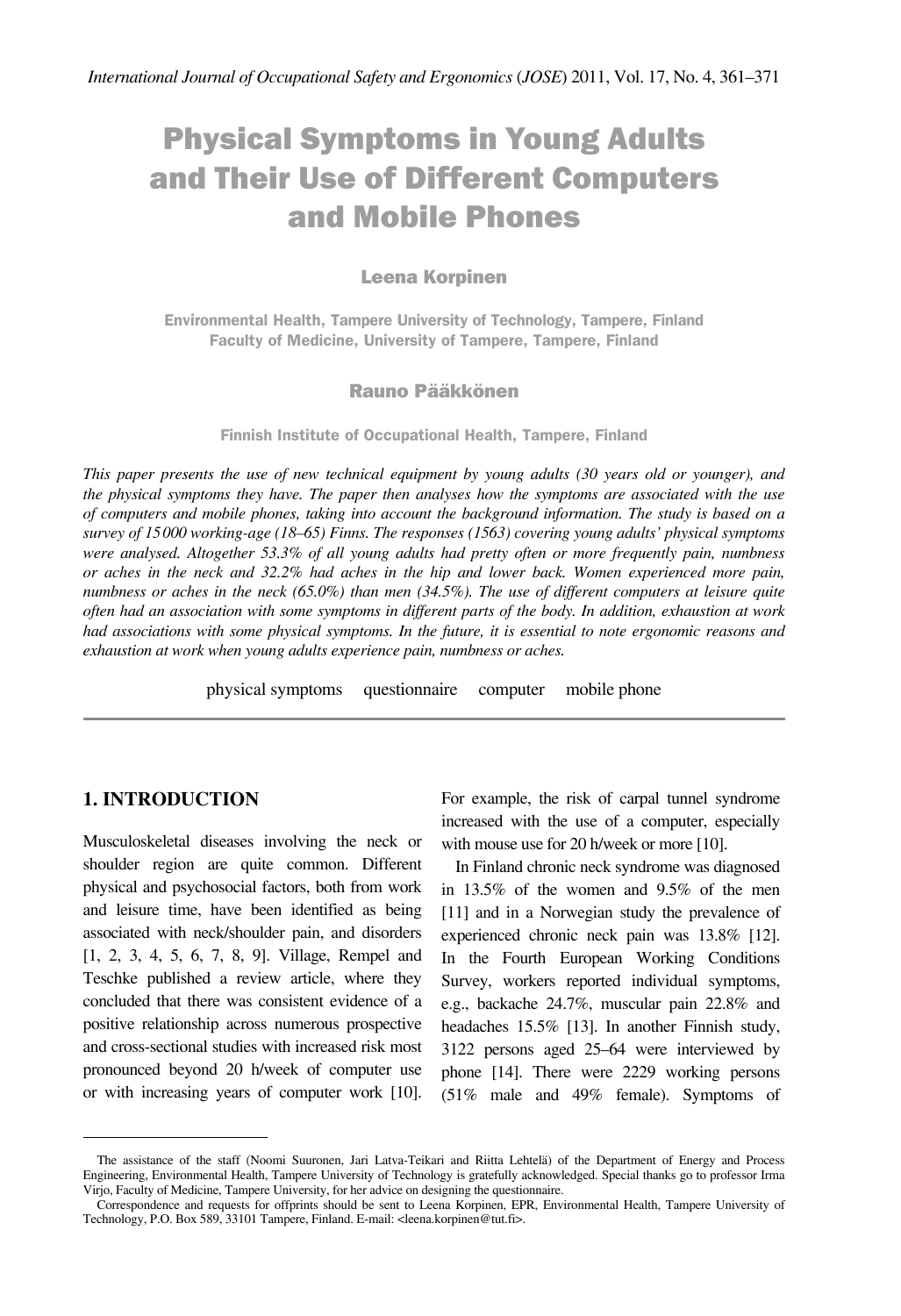physical and connective tissue disorders were asked about; they included pain in neck/shoulder 48%, pain in arms and shoulder 32%, hip and lower back pain 28%, pain in hips and legs 24% and pain in wrists and fingers 19% [14].

Thomée, Eklöf M, Gustafsson, et al. studied psychological symptoms of young users of information and communication technology (ICT) [15]. College students responded to a questionnaire at baseline, and at one-year follow-up. For example, different types of ICT use, perceived stress, symptoms of depression and sleep disturbances were assessed. For women, a high combined use of computer and mobile phone at baseline was associated with increased risk of reporting prolonged stress and symptoms of depression at follow-up, and for men, the number of mobile phone calls per day were associated with sleep disturbances. According to Thomée et al. ICT may have an impact on psychological health, although causal mechanisms are unclear.

In recent years the use of new technical equipment has increased. Information acquisition has been made easier with various kinds of mobile services. In the Fourth European Working Condition Survey, ~26% of workers work with a computer all or almost all of the time. In 1990, the equivalent figure was  $\sim$ 13% [13]. According to the Finnish statistical office (in spring 2007) nearly 4 out of 5 Finns (79%) aged 15–74, or over 3000000 persons, used the Internet [16]. Seventy-five percent of the population used the Internet at least once a week. Nearly all under 40-year-olds in Finland use the Internet. The use decreases after the age of 40 [16]. According to the Finnish statistical office, 99% of Finnish households had one or more mobile phones in 2008 [17]. The number of mobile phones increased by 31.8% during the 5 years between 2001 and 2006 [17, 18].

The aim of this paper is to present young adults' (30 years old or younger) physical symptoms and use of new technical equipment and analyse how the symptoms are associated with the use of desktop computers, portable computers or mini-computers, mobile phones, and background information, such as gender.

## **2. METHODS**

## **2.1. Study Population**

The questionnaire was sent to 15000 Finns in October 2002. Because the study focused on the working age population, the questionnaire was only sent to people between the ages of 18 and 65. Names and addresses were obtained as a random sample from the Finnish Population Register Centre. In this way the study population represented the whole working age population relatively well. Concerning the residence and the socioeconomic status, random sampling also gave approximately the same number of men and women. All the answers were handled anonymously and the study design was approved by the Ethical Committee (Pirkanmaa Health District, Finland, decision R02099).

## **2.2. Questionnaire**

The questionnaire was posted with a cover letter, in which the leader of the study explained the study and gave some practical instructions. The questionnaire was divided into six sections. Section 1 dealt with background information such as age, gender, marital status, education, occupation and home county. In section 2, the familiarity and use of given technical devices at leisure and at work were mapped. Examples of new technical units included desktop computers, portable computers, hand-held computers, communicators, the internet, mobile phones, electronic marketplaces/commerce, teletex, digital television and associated services. If a respondent did not have a job at the moment, he or she answered questions about leisure only.

In section 3, the focus was on physical loading and ergonomics. The section included Question 13: Have you had an ache, pain or numbness in the following body part during the past 12 months?

- 13a. in wrists and fingers;
- 13b. in elbows and forearms;
- 13c. in neck;
- 13d. in shoulders;
- 13e. in hip and lower back;
- 13f. in feet.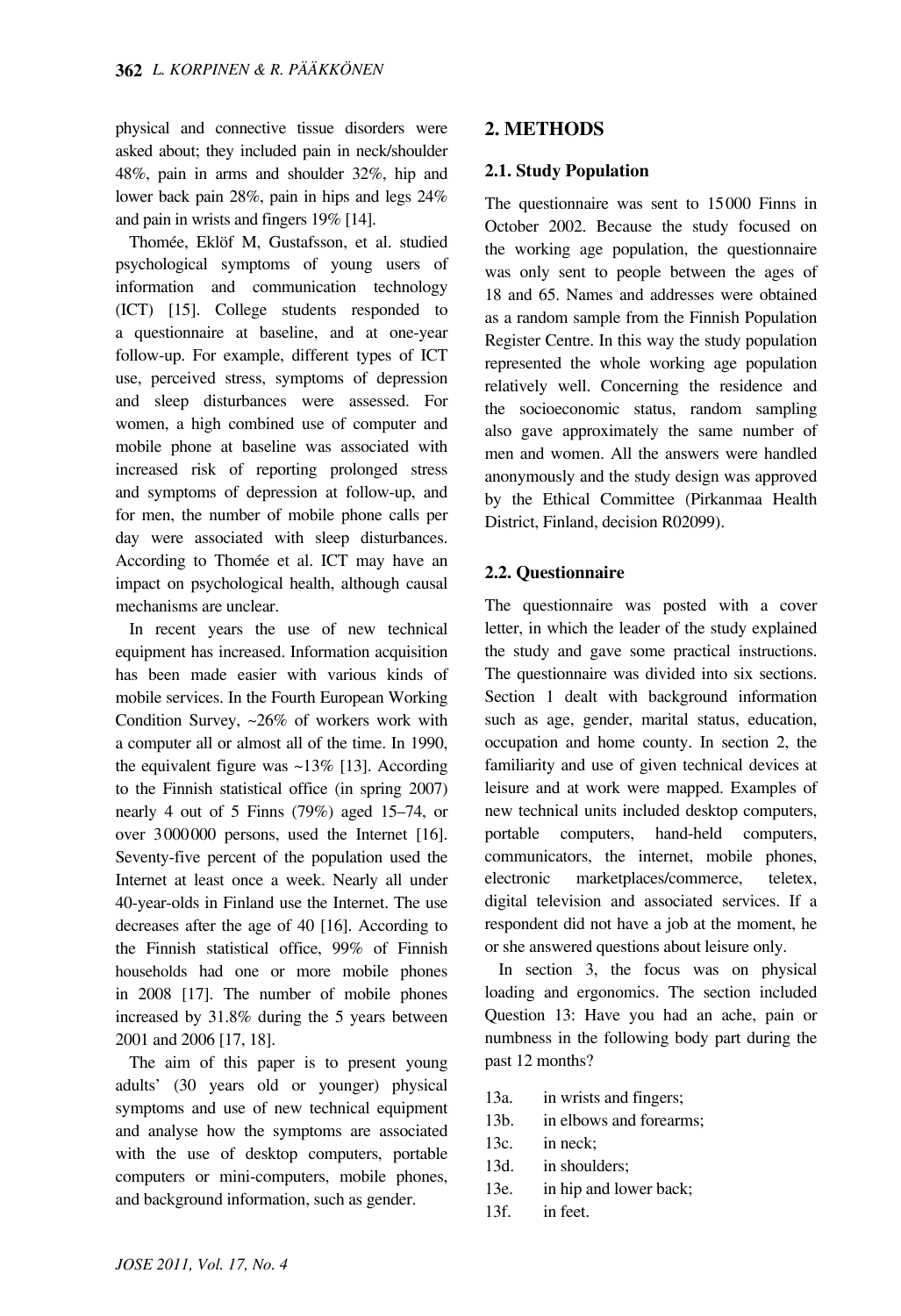The respondents were also asked if they presumed these symptoms to be caused by the use of desktop or portable computers. Section 4 concerned psychological welfare and included Question 16: Have you suffered

- 16a. sleeping disorders/disturbances;
- 16b. depression;
- 16c. exhaustion at work;
- 16d. substance addiction;
- 16e. anxiety;
- 16f. fear situations during the past 12 months?

The respondents were also queried if they somehow connected these symptoms to an increase in information retrieval or informing through different electronic sources such as email, the Internet or digital television. The choices for the questions of section 3 and 4: *cannot say*, *not at all*, *sometimes*, *pretty often*, *often*, *very often* and *missing*. Accidents and close-call situations at leisure or at work were handled in section 5. It asked if mobile phones had caused or had been a partial cause of an accident or a close-call situation. The last part was an open-ended question "other observations concerning technology and health". A lottery ticket was attached, too; however, it was handled separately from the answers, so privacy was ensured. The details of the questionnaire have been reported earlier [19].

## **2.3. Statistical Analysis**

First, only persons 30 years old or younger were chosen. Statistical analyses were done with PASW Statistics version 18 (formerly known as SPSS), and consisted of General Linear Models with the symptoms assigned as target variables. Certain procedures were also made for the explanatory variables. The options to Question 13 were classified so that answers *cannot say*, *not at all* and *sometimes* were 0 (no symptoms), *pretty often*—1, *often*—2, *very often*—3. In addition, mental symptoms (Question 16) were codified in the same way.

In the analyses for Question 13, the models factors were gender, marital status, use of portable computer or mini-computer at leisure

(Q8e), use of desktop computer at leisure (Q8b), some mental symptoms from Question 16 (Q16a–f); and two-way interactions gender  $\times$ marital status, gender  $\times$  Q8e, gender  $\times$  Q8b, gender  $\times$  O16a–f, marital status  $\times$  O8e, marital status  $\times$  Q8b, marital status  $\times$  Q16a–f, Q8e  $\times$  Q8b, Q8e  $\times$  Q16a–f, Q8b  $\times$  Q16a–f. Then the data were divided into subgroups based on gender. In these models the factors were occupation, Q8e, Q8b, marital status, some mental symptoms from Question 16 (Q16a–f); and two-way interactions occupation  $\times$  Q8e, occupation  $\times$  Q8b, occupation  $\times$  marital status, occupation  $\times$  O16a–f, O8e  $\times$  O8b, O8e  $\times$  marital status, Q8e  $\times$  Q16a–f, Q8b  $\times$  marital status, Q8b  $\times$  Q16a–f, marital status  $\times$  Q16a–f. This paper presents particularly the results of the models with exhaustion at work (Q16c), because exhaustion at work was the most common mental symptom.

In addition, the data were divided into subgroups based on occupational activity and use of computers:

- 1. occupationally nonactive and not using a computer at leisure;
- 2. occupationally nonactive and using a computer at leisure;
- 3. occupationally active, not using a computer either at work or at leisure;
- 4. occupationally active, not using a computer at work but using it at leisure;
- 5. occupationally active, using a computer at work but not at leisure and
- 6. occupationally active, using a computer at work and at leisure.

In the subgroups, the use of computers was classified so that answers *weekly* and *daily* were included in the subgroups who used computers, and answers *cannot say*, *not at all*, *less than monthly* and *monthy* were included in the subgroups which did not use computers. The same statistical models which we used for all data (persons 30 years old or younger) were used for the subgroups.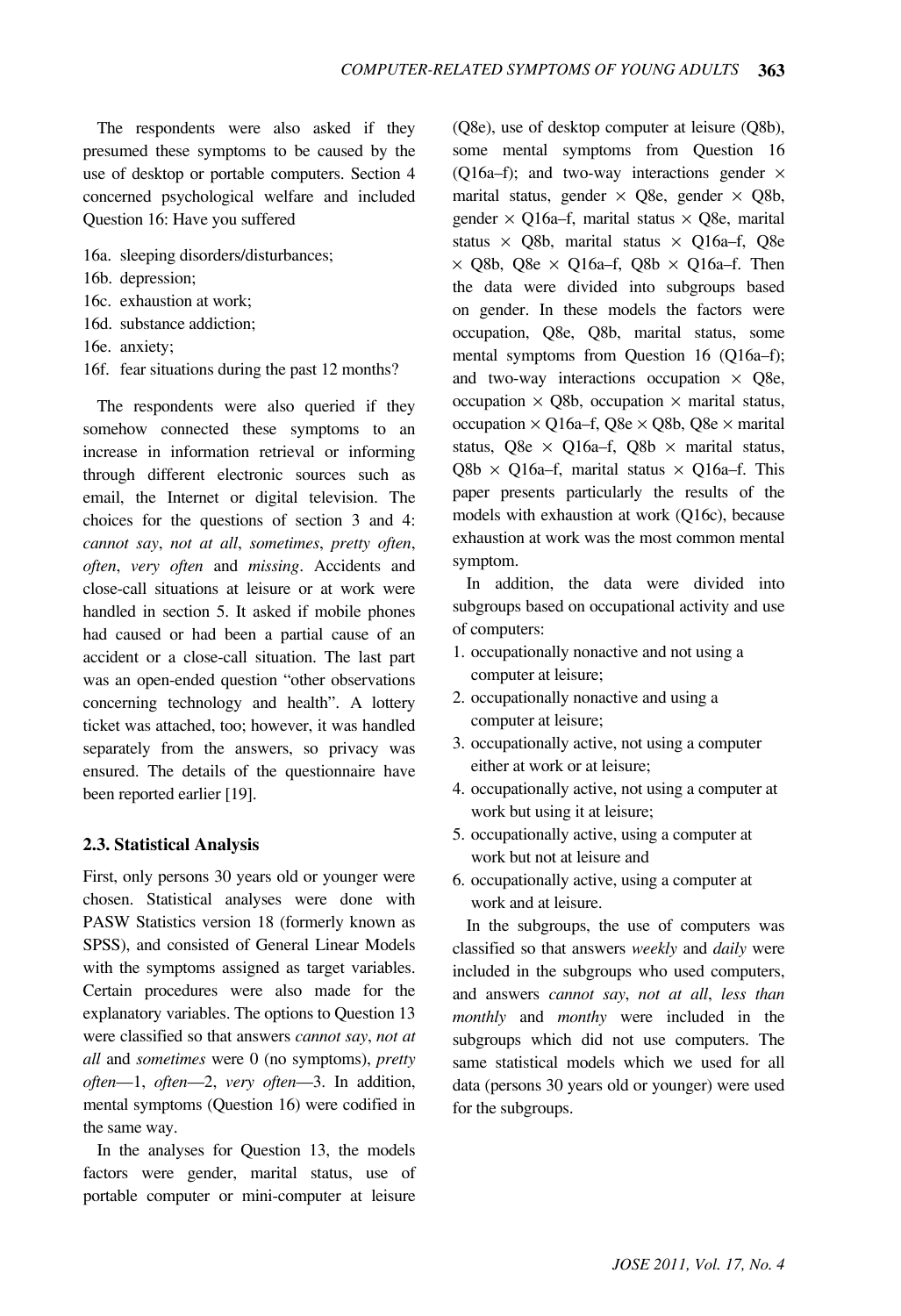## **3. RESULTS**

#### **3.1. Background Information**

During the winter 2002/2003, 6121 responses arrived. Thus the response rate was 41%. Mean age  $\pm$  *SD* was 41.3  $\pm$  13.1 years. The data included 1563 persons who were 30 years old or younger. The young adults' age was 24.1  $\pm$  3.6 years. In this age group there were 956 women and 604 men. The men were 18–30 years old  $(24.3 \pm 3.7)$  and the women were 16–30 years old (24.0  $\pm$  3.6). Table 1 presents background information of all young persons: young women, young men, young working women and young working men.

In the part on experienced pain, numbness or aches, the results were based on Question 13. Table 1 presents the number of *yes* answers (*pretty often*, *often*, *very often*). In the part on mental symptoms, the results are based on Question 16. The table shows the number of *yes* answers (*pretty often, often, very often*). Table 2 presents the use of mobile phones, desktop

**TABLE 1. Background Information and Symptoms (Experienced Pain, Numbness or Aches and Mental Symptoms) for All Young Persons, Young Women, Young Men, Young Working Women and Young Working Men (%)**

|                                               |                |      |                |      |                |      | <b>Working</b> |      | <b>Working</b> |      |
|-----------------------------------------------|----------------|------|----------------|------|----------------|------|----------------|------|----------------|------|
| <b>Topic</b>                                  | All            | (%)  | <b>Women</b>   | (%)  | Men            | (%)  | Women          | (%)  | Men            | (%)  |
| Q3 Marital status                             |                |      |                |      |                |      |                |      |                |      |
| single                                        | 824            | 52.8 | 475            | 49.7 | 347            | 57.5 | 219            | 42.6 | 187            | 47.3 |
| married or live-in                            | 723            | 46.3 | 470            | 49.2 | 252            | 41.7 | 290            | 56.4 | 204            | 51.6 |
| divorced                                      | 13             | 0.8  | 9              | 0.9  | $\overline{4}$ | 0.7  | 5              | 1.0  | 3              | 0.8  |
| widow or widower                              | $\overline{c}$ | 0.1  | 1              | 0.1  | 1              | 0.2  |                |      | 1              | 0.3  |
| Q5 Education                                  |                |      |                |      |                |      |                |      |                |      |
| comprehensive school                          | 157            | 10.1 | 93             | 9.7  | 63             | 10.4 | 19             | 3.7  | 25             | 6.3  |
| matriculation                                 | 412            | 26.4 | 280            | 29.4 | 130            | 21.6 | 109            | 21.2 | 42             | 10.6 |
| vocational school                             | 395            | 25.3 | 193            | 20.2 | 202            | 33.5 | 111            | 21.6 | 154            | 39.0 |
| vocational high school                        | 410            | 26.3 | 278            | 29.1 | 132            | 21.9 | 197            | 38.3 | 117            | 29.6 |
| university                                    | 186            | 11.9 | 110            | 11.5 | 76             | 12.6 | 78             | 15.2 | 57             | 14.4 |
| Q6 Occupation                                 |                |      |                |      |                |      |                |      |                |      |
| none <sup>a</sup>                             | 19             | 1.2  | $\overline{7}$ | 0.7  | 12             | 2.0  |                |      |                |      |
| entrepreneur                                  | 35             | 2.2  | 15             | 1.6  | 19             | 3.2  | 12             | 2.3  | 18             | 4.6  |
| farmer                                        | 17             | 1.1  | 10             | 1.0  | $\overline{7}$ | 1.2  | $\overline{4}$ | 0.8  | 4              | 1.0  |
| upper-level white-collar workers <sup>b</sup> | 165            | 10.6 | 80             | 8.4  | 85             | 14.1 | 75             | 14.6 | 81             | 20.6 |
| lower-level white-collar workers <sup>c</sup> | 253            | 16.2 | 175            | 18.3 | 78             | 12.9 | 138            | 26.8 | 69             | 17.5 |
| blue-collar workers <sup>d</sup>              | 597            | 38.2 | 335            | 35.0 | 261            | 43.3 | 237            | 46.0 | 191            | 48.5 |
| home work, student                            | 403            | 25.8 | 284            | 29.7 | 119            | 19.7 | 26             | 5.0  | 18             | 4.6  |
| other                                         | 73             | 4.7  | 50             | 5.2  | 22             | 3.6  | 23             | 4.5  | 13             | 3.3  |
| Q13 Experienced pain, numbness or aches       |                |      |                |      |                |      |                |      |                |      |
| in wrists or fingers                          | 207            | 13.4 | 135            | 14.2 | 72             | 12.0 | 74             | 14.4 | 51             | 12.9 |
| in elbows or forearms                         | 79             | 5.1  | 45             | 4.7  | 34             | 5.7  | 30             | 5.8  | 25             | 6.4  |
| in neck                                       | 830            | 53.3 | 619            | 65.0 | 208            | 34.5 | 342            | 66.5 | 148            | 37.6 |
| in shoulders                                  | 344            | 22.1 | 250            | 26.4 | 94             | 15.7 | 144            | 28.0 | 72             | 18.3 |
| in hip and lower back                         | 500            | 32.2 | 342            | 35.9 | 158            | 26.3 | 183            | 35.5 | 117            | 29.8 |
| in feet                                       | 300            | 19.3 | 211            | 22.1 | 89             | 14.8 | 117            | 22.8 | 55             | 14.0 |
| Q16 Mental symptoms                           |                |      |                |      |                |      |                |      |                |      |
| sleeping disorders/disturbances               | 200            | 12.8 | 129            | 13.5 | 71             | 11.8 | 69             | 13.5 | 45             | 11.4 |
| depression                                    | 166            | 10.6 | 117            | 12.3 | 49             | 8.2  | 61             | 11.9 | 26             | 6.6  |
| exhaustion at work                            | 259            | 16.6 | 176            | 18.5 | 83             | 13.8 | 115            | 22.4 | 64             | 16.2 |
| substance addiction                           | 29             | 1.8  | 11             | 1.1  | 18             | 3.1  | 5              | 1.0  | 9              | 2.3  |
| anxiety                                       | 145            | 9.3  | 106            | 11.2 | 39             | 6.5  | 51             | 10.0 | 18             | 4.5  |
| fear situations                               | 67             | 4.3  | 46             | 4.7  | 21             | 3.5  | 22             | 4.3  | 12             | 3.0  |

*Notes.* a—never had an occupation; b—administrative or managerial duties, designing, research, teaching; c—clerical duties and supervision; d—industrial workers, distribution and service trade.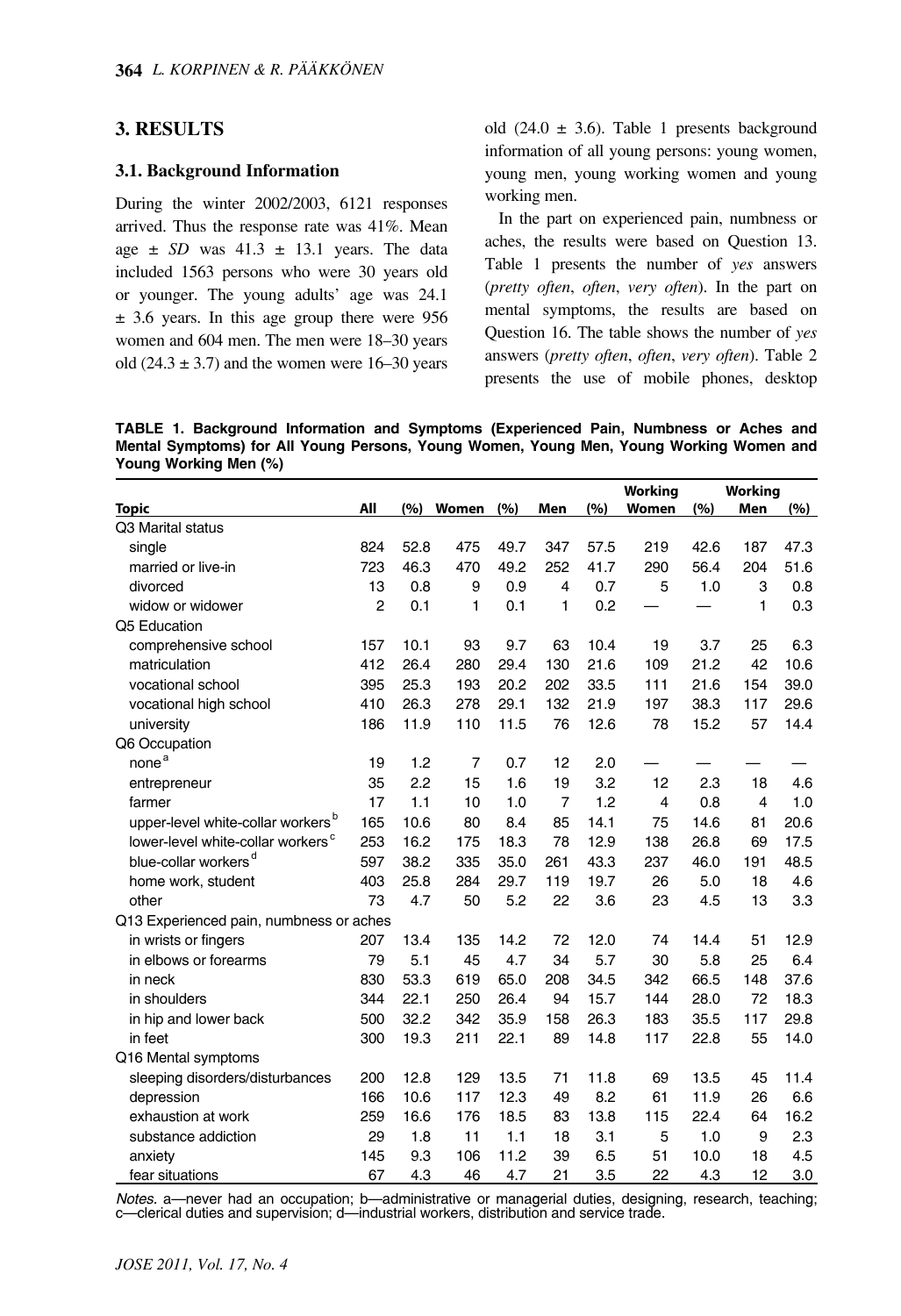computers, portable computers or mini-computers at leisure or at work. In the table, there are responses of all young persons (30 years old or younger): young women, young men, young working women and young working men.

|  |                                               |  |  |  | TABLE 2. The Use of Mobile Phones, Desktop Computers, Portable Computers or Mini-Computers     |
|--|-----------------------------------------------|--|--|--|------------------------------------------------------------------------------------------------|
|  |                                               |  |  |  | at Leisure or at Work for All Young Persons (30 Years Old or Younger), Young Women, Young Men, |
|  | Young Working Women and Young Working Men (%) |  |  |  |                                                                                                |

|                                          |      |      |                |      |                |      | Working        |      | <b>Working</b> |      |
|------------------------------------------|------|------|----------------|------|----------------|------|----------------|------|----------------|------|
| <b>Use of Phone/Computer</b>             | All  | (%)  | Women          | (%)  | Men            | (%)  | Women          | (%)  | Men            | (%)  |
| Q8 Use at leisure                        |      |      |                |      |                |      |                |      |                |      |
| a. mobile phone                          |      |      |                |      |                |      |                |      |                |      |
| cannot say                               | 1    | 0.1  | 1              | 0.1  |                |      | 1              | 0.2  |                |      |
| not at all                               | 8    | 0.5  | 5              | 0.5  | 3              | 0.5  |                |      | $\overline{2}$ | 0.5  |
| less than monthly                        | 4    | 0.3  | 1              | 0.1  | 3              | 0.5  |                |      | 1              | 0.3  |
| monthly                                  | 4    | 0.3  | 3              | 0.3  | 1              | 0.2  | 1              | 0.2  |                |      |
| weekly                                   | 62   | 4.0  | 26             | 2.7  | 36             | 6.0  | 8              | 1.6  | 23             | 5.8  |
| daily                                    | 1483 | 94.9 | 920            | 96.2 | 560            | 92.9 | 505            | 98.1 | 369            | 93.4 |
| b. desktop computer                      |      |      |                |      |                |      |                |      |                |      |
| cannot say                               | 3    | 0.2  | $\overline{c}$ | 0.2  | 1              | 0.2  | 1              | 0.2  |                |      |
| not at all                               | 113  | 7.2  | 62             | 6.5  | 51             | 8.5  | 31             | 6.0  | 40             | 10.1 |
| less than monthly                        | 117  | 7.5  | 75             | 7.8  | 42             | 7.0  | 45             | 8.7  | 38             | 9.6  |
| monthly                                  | 162  | 10.4 | 118            | 12.3 | 44             | 7.3  | 63             | 12.2 | 30             | 7.6  |
| weekly                                   | 583  | 37.3 | 395            | 41.3 | 185            | 30.7 | 215            | 41.7 | 123            | 31.1 |
| daily                                    | 584  | 37.4 | 304            | 31.8 | 280            | 46.4 | 160            | 31.1 | 164            | 41.5 |
| e. portable computer<br>or mini-computer |      |      |                |      |                |      |                |      |                |      |
| cannot say                               | 4    | 0.3  | 3              | 0.3  | 1              | 0.2  |                |      |                |      |
| not at all                               | 1060 | 67.9 | 708            | 74.1 | 350            | 58.0 | 369            | 71.7 | 223            | 56.5 |
| less than monthly                        | 220  | 14.1 | 112            | 11.7 | 107            | 17.7 | 63             | 12.2 | 69             | 17.5 |
| monthly                                  | 85   | 5.4  | 42             | 4.4  | 43             | 7.1  | 25             | 4.9  | 26             | 6.6  |
| weekly                                   | 113  | 7.2  | 61             | 6.4  | 52             | 8.6  | 41             | 8.0  | 40             | 10.1 |
| daily                                    | 79   | 5.1  | 29             | 3.0  | 50             | 8.3  | 17             | 3.3  | 37             | 9.4  |
| Q11 Use at work                          |      |      |                |      |                |      |                |      |                |      |
| a. mobile phone                          |      |      |                |      |                |      |                |      |                |      |
| cannot say                               | 4    | 0.4  | $\overline{2}$ | 0.4  | $\overline{2}$ | 0.5  | $\overline{2}$ | 0.4  | $\overline{c}$ | 0.5  |
| not at all                               | 323  | 35.1 | 236            | 45.3 | 87             | 21.9 | 231            | 44.9 | 86             | 21.8 |
| less than monthly                        | 54   | 5.9  | 39             | 7.5  | 15             | 3.8  | 39             | 7.6  | 15             | 3.8  |
| monthly                                  | 42   | 4.6  | 22             | 4.2  | 20             | 5.0  | 21             | 4.1  | 20             | 5.1  |
| weekly                                   | 114  | 12.4 | 62             | 11.9 | 52             | 13.1 | 62             | 12.0 | 51             | 12.9 |
| daily                                    | 383  | 41.6 | 160            | 30.7 | 222            | 55.8 | 160            | 31.1 | 220            | 55.8 |
| b. desktop computer                      |      |      |                |      |                |      |                |      |                |      |
| cannot say                               | 1    | 0.1  | 1              | 0.2  |                |      |                |      |                |      |
| not at all                               | 197  | 21.5 | 104            | 20.0 | 93             | 23.5 | 100            | 19.5 | 91             | 23.2 |
| less than monthly                        | 42   | 4.6  | 23             | 4.4  | 19             | 4.8  | 23             | 4.5  | 19             | 4.8  |
| monthly                                  | 35   | 3.8  | 21             | 4.0  | 14             | 3.5  | 21             | 4.1  | 14             | 3.6  |
| weekly                                   | 113  | 12.3 | 66             | 12.7 | 46             | 11.6 | 66             | 12.8 | 45             | 11.5 |
| daily                                    | 529  | 57.7 | 305            | 58.7 | 224            | 56.6 | 304            | 59.1 | 224            | 57.0 |
| e. portable computer<br>or mini-computer |      |      |                |      |                |      |                |      |                |      |
| cannot say                               |      |      |                |      |                |      |                |      |                |      |
| not at all                               | 692  | 75.5 | 436            | 84.0 | 255            | 64.2 | 430            | 83.8 | 253            | 64.2 |
| less than monthly                        | 60   | 6.5  | 29             | 5.6  | 31             | 7.8  | 29             | 5.7  | 31             | 7.9  |
| monthly                                  | 41   | 4.5  | 13             | 2.5  | 28             | 7.1  | 13             | 2.5  | 28             | 7.1  |
| weekly                                   | 40   | 4.4  | 16             | 3.1  | 24             | 6.0  | 16             | 3.1  | 24             | 6.1  |
| daily                                    | 84   | 9.2  | 25             | 4.8  | 59             | 14.9 | 25             | 4.9  | 58             | 14.7 |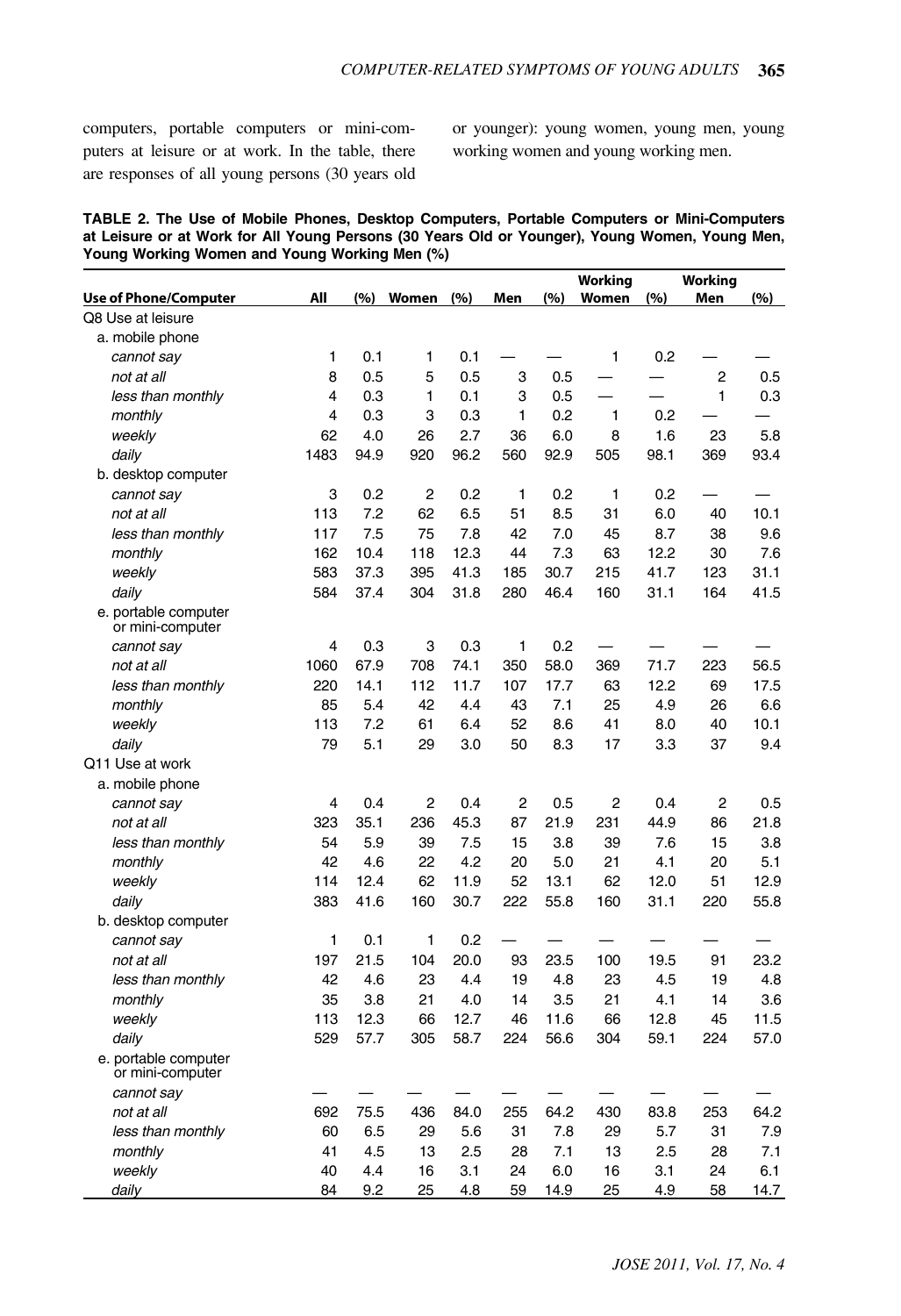|                                            | Q13: Have You Had an Ache, Pain or Numbness in the Following Body<br>Part During the Past 12 Months? |            |          |            |          |            |  |  |  |  |  |
|--------------------------------------------|------------------------------------------------------------------------------------------------------|------------|----------|------------|----------|------------|--|--|--|--|--|
|                                            | a                                                                                                    | b          | c        | d          | e        | f          |  |  |  |  |  |
| <b>Source of Variation</b>                 | Sig.                                                                                                 | Sig.       | Sig.     | Sig.       | Sig.     | Sig.       |  |  |  |  |  |
| Main effect                                |                                                                                                      |            |          |            |          |            |  |  |  |  |  |
| gender                                     | .062                                                                                                 | .332       | $.001**$ | .003**     | .183     | .943       |  |  |  |  |  |
| marital status                             | .106                                                                                                 | $< .001**$ | .085     | $< .001**$ | $.033**$ | $.014**$   |  |  |  |  |  |
| Q8e                                        | .044**                                                                                               | .056       | .717     | .132       | .708     | $.046**$   |  |  |  |  |  |
| Q8b                                        | $.001**$                                                                                             | $< 0.01**$ | .052     | .163       | .650     | .272       |  |  |  |  |  |
| exhaustion at work                         | .686                                                                                                 | .141       | $.030**$ | .190       | .160     | $.017**$   |  |  |  |  |  |
| Two-way interactions                       |                                                                                                      |            |          |            |          |            |  |  |  |  |  |
| gender $\times$ marital status             | .405                                                                                                 | .854       | .707     | .801       | .706     | .861       |  |  |  |  |  |
| gender $\times$ Q8e                        | .434                                                                                                 | $.006**$   | .790     | .541       | .990     | .112       |  |  |  |  |  |
| gender $\times$ Q8b                        | .440                                                                                                 | .275       | .616     | .668       | .801     | .845       |  |  |  |  |  |
| gender $\times$ exhaustion at work         | .029**                                                                                               | .087       | $.020**$ | $.008**$   | .793     | .661       |  |  |  |  |  |
| marital status $\times$ Q8e                | .092                                                                                                 | .209       | .747     | .514       | .384     | .643       |  |  |  |  |  |
| marital status $\times$ Q8b                | .209                                                                                                 | .142       | .590     | .913       | .254     | .101       |  |  |  |  |  |
| marital status $\times$ exhaustion at work | .167                                                                                                 | .157       | .255     | .060       | .165     | .148       |  |  |  |  |  |
| $Q8e \times Q8b$                           | .575                                                                                                 | .319       | .624     | .829       | .170     | .514       |  |  |  |  |  |
| $Qq8e \times$ exhaustion at work           | $.032**$                                                                                             | $.013***$  | $.032**$ | $< 0.01**$ | .334     | $.002**$   |  |  |  |  |  |
| $Q8b \times$ exhaustion at work            | $< 0.01**$                                                                                           | $< 0.01**$ | $.011**$ | $.003**$   | .223     | $< 0.01**$ |  |  |  |  |  |

|                     |  | TABLE 3. The Results (Significance, Sig.) of Statistical Analyses for Question 13 Using Young |  |  |  |  |  |
|---------------------|--|-----------------------------------------------------------------------------------------------|--|--|--|--|--|
| <b>Adults' Data</b> |  |                                                                                               |  |  |  |  |  |

*Notes.* \*\**p* < .05; a—in wrists and fingers, b—in elbows and forearms, c—in neck, d—in shoulders, e—in hip and lower back, f-in feet; Q8b-use of desktop computer at leisure, Q8e-use of portable computer or minicomputer at leisure.

### **3.2. Statistical Analyses Using the Young Persons' Data**

Table 3 shows the results of statistical analyses for Question 13 using the model with exhaustion at work (all data). Q8e and Q8b had an association with Q13a. Marital status and Q8b associated with Q13b. Gender and Q16c had an association with Q13c. Gender and marital status had an association with Q13d, and marital status had an association with Q13e. Marital status, Q8e and Q16c had an association with Q13f. Table 3 shows some associations can also be seen from two-way interactions.

## **3.3. Statistical Analyses Using the Young Women's and Men's Data**

Tables 4–5 present young women's and men's results from Question 13 using the model with exhaustion at work. In young women's data, occupation had an association with Q13a and Q13e; Q8b had an associtation with Q13b, Q13d and Q13e; Q16c had an association with Q13a, Q13b, Q13d and Q13e. In young men's data, occupation had an association with Q13b and Q13e; Q8e had and association with Q13c and Q13e; Q8b had an associtation with Q13b, Q13c and Q13e; Q16c had an association with Q13c, Q13d and Q13e. Tables 4–5 show some associations from two-way interactions.

## **3.4. Statistical Analyses Using Occupational Activity and the Use of Computers**

Table 6 shows subgroups 2–6. Subgroup 1 became too small to be analysed adequately. In subgroup 2, Q8e had an association with Q13a and Q13b. In subgroup 3, Q8b had an associtation with Q13b and Q13e. In subgroup 4, Q8e had an associtation with Q13a, and in subgroup 5, Q8e had an associtation with Q13b, Q13e and Q13f. In subgroup 6, Q8b and Q8e had associtations with Q13a and Q13b. In addition, there were some associations on marital status, gender, and exhaustion at work.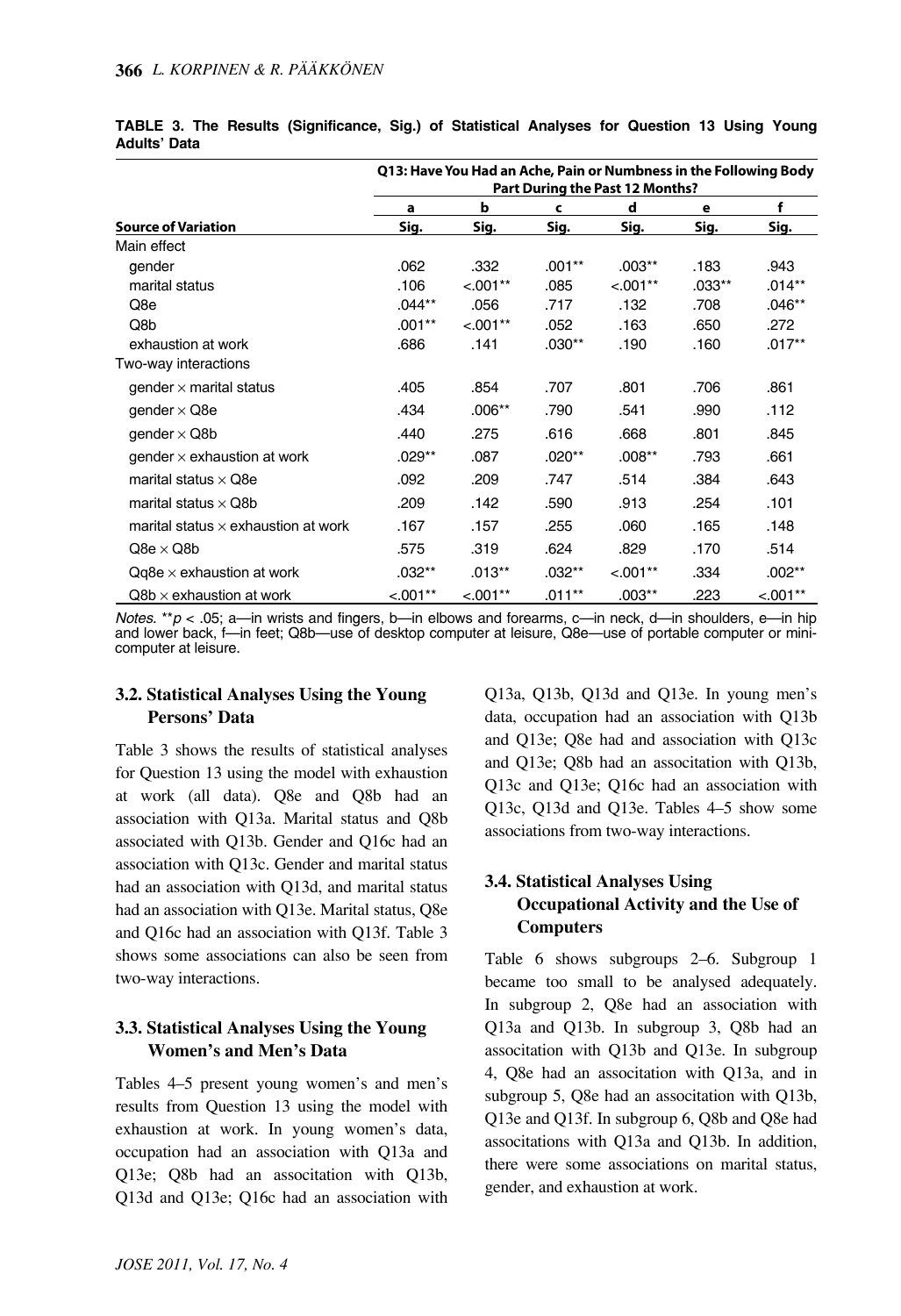|                                            |           | Q13: Have You Had an Ache, Pain or Numbness in the Following Body |                                 |           |          |
|--------------------------------------------|-----------|-------------------------------------------------------------------|---------------------------------|-----------|----------|
|                                            |           |                                                                   | Part During the Past 12 Months? |           |          |
|                                            | a         | b                                                                 | c                               | d         | е        |
| <b>Source of Variation</b>                 | Sig.      | Sig.                                                              | Sig.                            | Sig.      | Sig.     |
| Main effect                                |           |                                                                   |                                 |           |          |
| occupation                                 | $.033***$ | .269                                                              | .844                            | .122      | $.014**$ |
| Q8e                                        | .659      | .272                                                              | .563                            | .424      | .596     |
| Q8b                                        | .323      | $.012***$                                                         | .515                            | $.034***$ | $.018**$ |
| marital status                             | .626      | .996                                                              | .588                            | .085      | .147     |
| exhaustion at work                         | $.024***$ | .029**                                                            | .119                            | $.047**$  | $.001**$ |
| Two-way interactions                       |           |                                                                   |                                 |           |          |
| occupation $\times$ Q8e                    | .126      | .071                                                              | .860                            | .065      | .946     |
| occupation $\times$ Q8b                    | $.017**$  | $.001**$                                                          | .273                            | $.002**$  | $.012**$ |
| occupation $\times$ marital status         | .782      | $.007**$                                                          | .743                            | $.008**$  | .242     |
| occupation $\times$ exhaustion at work     | $.005***$ | .915                                                              | .495                            | $.018**$  | .382     |
| $Q8e \times Q8b$                           | $.045***$ | $< .001**$                                                        | .799                            | .316      | .138     |
| $Q8e \times$ marital status                | .265      | .734                                                              | .837                            | .421      | .616     |
| $Q8e \times$ exhaustion at work            | .213      | .367                                                              | .642                            | .684      | .678     |
| $Q8b \times$ marital status                | .485      | .137                                                              | .929                            | .806      | .668     |
| $Q8b \times$ exhaustion at work            | $.003**$  | .773                                                              | .884                            | .370      | .805     |
| marital status $\times$ exhaustion at work | .072      | .560                                                              | .661                            | .228      | .990     |

|              |  | TABLE 4. The Results (Significance, Sig.) of Statistical Analyses for Question 13 Using Young |  |  |  |  |  |
|--------------|--|-----------------------------------------------------------------------------------------------|--|--|--|--|--|
| Womens' Data |  |                                                                                               |  |  |  |  |  |

*Notes.* \*\**p* < .05; a—in wrists and fingers, b—in elbows and forearms, c—in neck, d—in shoulders, e—in hip and lower back, f—in feet; Q8b—use of desktop computer at leisure, Q8e—use of portable computer or minicomputer at leisure.

|      |  |  |  | TABLE 5. The Results (Significance, Sig.) of Statistical Analyses for Question 13 Using Young Mens' |
|------|--|--|--|-----------------------------------------------------------------------------------------------------|
| Data |  |  |  |                                                                                                     |

|                                            | Q13: Have You Had an Ache, Pain or Numbness in the Following Body<br>Part During the Past 12 Months? |            |            |            |            |  |  |  |  |  |  |
|--------------------------------------------|------------------------------------------------------------------------------------------------------|------------|------------|------------|------------|--|--|--|--|--|--|
|                                            | а                                                                                                    | b          | c          | d          | е          |  |  |  |  |  |  |
| <b>Source of variation</b>                 | Sig.                                                                                                 | Sig.       | Sig.       | Sig.       | Sig.       |  |  |  |  |  |  |
| Main effect                                |                                                                                                      |            |            |            |            |  |  |  |  |  |  |
| occupation                                 | .136                                                                                                 | $.003***$  | .068       | .522       | $.048**$   |  |  |  |  |  |  |
| Q8e                                        | .062                                                                                                 | .210       | $.008**$   | .219       | $.034***$  |  |  |  |  |  |  |
| Q8b                                        | .610                                                                                                 | $.031**$   | $.015***$  | .108       | $.011***$  |  |  |  |  |  |  |
| marital status                             | .768                                                                                                 | .867       | .362       | .129       | .725       |  |  |  |  |  |  |
| exhaustion at work                         | .147                                                                                                 | .556       | $< 0.01**$ | $< 0.01**$ | $< 0.01**$ |  |  |  |  |  |  |
| Two-way interactions                       |                                                                                                      |            |            |            |            |  |  |  |  |  |  |
| occupation $\times$ Q8e                    | $.002***$                                                                                            | $< 0.01**$ | .125       | .678       | .798       |  |  |  |  |  |  |
| occupation $\times$ Q8b                    | .912                                                                                                 | .997       | .661       | .842       | .105       |  |  |  |  |  |  |
| occupation $\times$ marital status         | .644                                                                                                 | .696       | .552       | .593       | .923       |  |  |  |  |  |  |
| occupation $\times$ exhaustion at work     | $.017**$                                                                                             | .091       | .211       | $.006**$   | .142       |  |  |  |  |  |  |
| $Q8e \times Q8b$                           | .799                                                                                                 | .995       | .599       | .952       | .142       |  |  |  |  |  |  |
| $Q8e \times$ marital status                | .675                                                                                                 | .841       | .971       | .754       | .628       |  |  |  |  |  |  |
| $Q8e \times$ exhaustion at work            | .308                                                                                                 | .096       | .279       | $.024**$   | .395       |  |  |  |  |  |  |
| $Q8b \times$ marital status                | .715                                                                                                 | .413       | .420       | .650       | .889       |  |  |  |  |  |  |
| $Q8b \times$ exhaustion at work            | .682                                                                                                 | $.031***$  | $.033***$  | $.002***$  | $.004***$  |  |  |  |  |  |  |
| marital status $\times$ exhaustion at work | .336                                                                                                 | .271       | 1.000      | $.005**$   | .890       |  |  |  |  |  |  |

*Notes.* \*\**p* < .05; a—in wrists and fingers, b—in elbows and forearms, c—in neck, d—in shoulders, e—in hip and lower back, f—in feet; Q8b—use of desktop computer at leisure, Q8e—use of portable computer or minicomputer at leisure.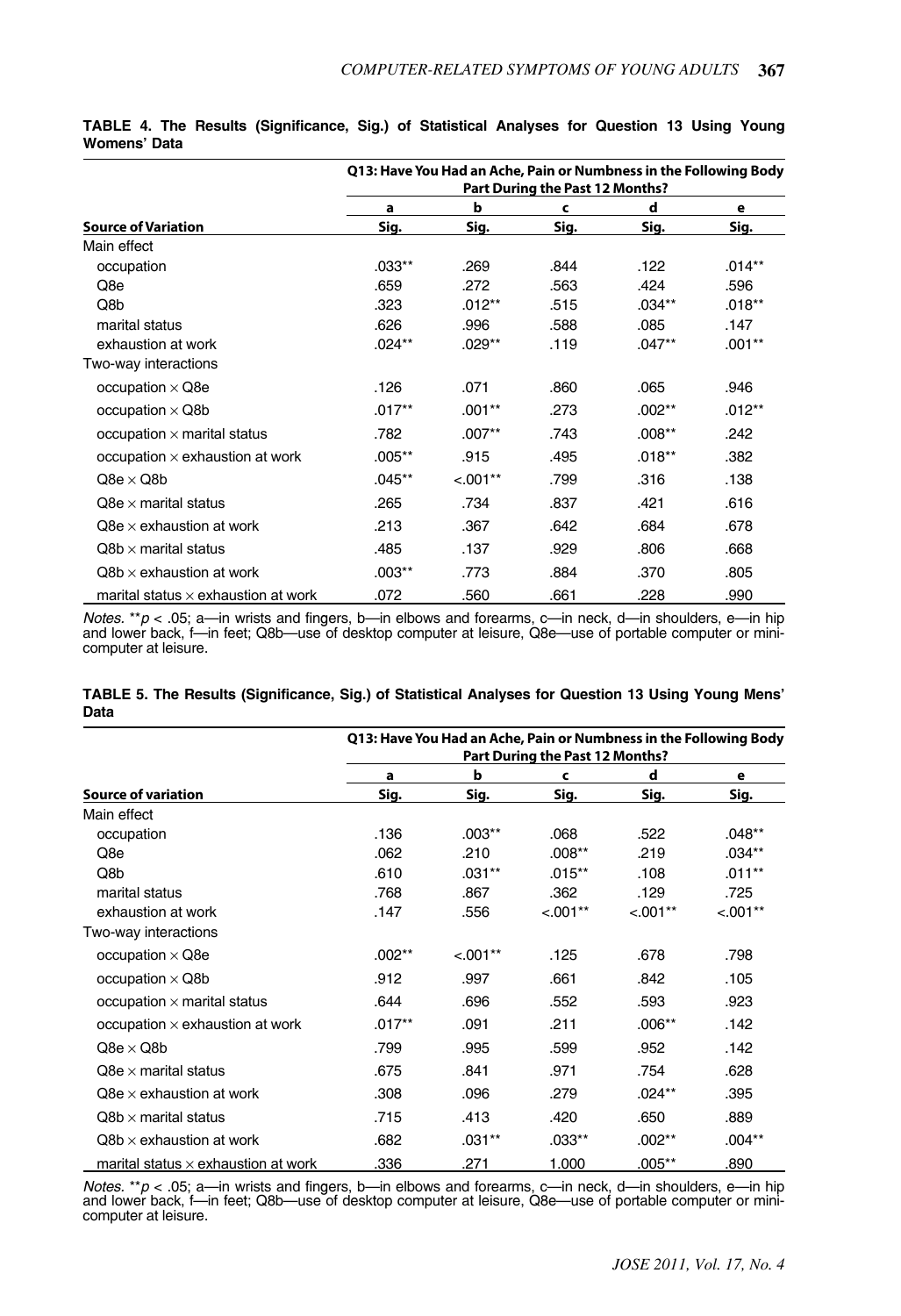|                            |           | Q13: Have You Had an Ache, Pain or Numbness in the Following Body Part |         | <b>During the Past 12 Months?</b> |         |             |
|----------------------------|-----------|------------------------------------------------------------------------|---------|-----------------------------------|---------|-------------|
|                            | a         | b                                                                      | C       | d                                 | e       | $\mathbf f$ |
| <b>Source of Variation</b> | Sig.      | Sig.                                                                   | Sig.    | Sig.                              | Sig.    | Sig.        |
| Subgroup 2                 |           |                                                                        |         |                                   |         |             |
| gender                     | 1.000     | .708                                                                   | .708    | .708                              | .708    | .738        |
| marital status             |           |                                                                        |         |                                   |         |             |
| Q8e                        | $< 0.01*$ | $.003*$                                                                | .331    | .065                              | .398    | .996        |
| Q8b                        | 1.000     | .356                                                                   | .356    | .356                              | .356    | .670        |
| exhaustion at work         |           |                                                                        |         |                                   |         |             |
| Subgroup 3                 |           |                                                                        |         |                                   |         |             |
| gender                     | .875      | .478                                                                   | .383    | $.034*$                           | .552    | .690        |
| marital status             | $.030*$   | $< .001*$                                                              | .719    | .599                              | .870    | .088        |
| Q8e                        | .842      | .632                                                                   | .650    | .575                              | .381    | .094        |
| Q8b                        | .444      | $.029*$                                                                | .371    | .937                              | $.031*$ | .866        |
| exhaustion at work         | .505      | .118                                                                   | $.030*$ | .244                              | $.010*$ | $< .001*$   |
| Subgroup 4                 |           |                                                                        |         |                                   |         |             |
| gender                     | $.056*$   | .645                                                                   | .107    | .549                              | .174    | $.024*$     |
| marital status             | $.008*$   | .748                                                                   | .911    | .064                              | .235    | .066        |
| Q8e                        | $.006*$   | .966                                                                   | .649    | .298                              | .378    | .304        |
| Q8b                        | .725      | .962                                                                   | .827    | .125                              | .660    | .780        |
| exhaustion at work         | $.004*$   | .994                                                                   | .090    | .991                              | $.032*$ | $.009*$     |
| Subgroup 5                 |           |                                                                        |         |                                   |         |             |
| gender                     | .759      | .442                                                                   | .398    | .886                              | $.022*$ | $.041*$     |
| marital status             | .430      | .712                                                                   | .559    | .753                              | .223    | .289        |
| Q8e                        | .303      | $.047*$                                                                | .850    | .210                              | $.007*$ | $.022*$     |
| Q8b                        | .295      | .981                                                                   | .827    | .106                              | .069    | .147        |
| exhaustion at work         | .149      | .086                                                                   | $.038*$ | .487                              | $.048*$ | .177        |
| Subgroup 6                 |           |                                                                        |         |                                   |         |             |
| gender                     | .633      | .505                                                                   | .002    | $.016*$                           | .950    | .557        |
| marital status             | .236      | .702                                                                   | .070    | $.005*$                           | .660    | .286        |
| Q8e                        | .107      | $.028*$                                                                | .740    | .332                              | .769    | .114        |
| Q8b                        | $.001*$   | $.001*$                                                                | .152    | .071                              | .705    | .490        |
| exhaustion at work         | .183      | .118                                                                   | .185    | .481                              | .054    | .065        |

|                                                         |  |  |  | TABLE 6. The Results (Significance, Sig.) of Statistical Analyses for Question 13 Using Subgroups |  |  |  |
|---------------------------------------------------------|--|--|--|---------------------------------------------------------------------------------------------------|--|--|--|
| Based on Occupational Activity and the Use of Computers |  |  |  |                                                                                                   |  |  |  |

*Notes.* \*\**p* < .05; a—in wrists and fingers, b—in elbows and forearms, c—in neck, d—in shoulders, ein hip and lower back, f—in feet; Q8b—use of desktop computer at leisure, Q8e—use of portable computer or mini-computer at leisure. Subgoups: 2—occupationally nonactive and using a computer at leisure; 3 occupationally active, not using a computer either at work or at leisure; 4—occupationally active, not using a computer at work but using it at leisure; 5—occupationally active, using a computer at work but not at leisure; 6—occupationally active, using a computer at work and at leisure.

#### **4. DISCUSSION**

#### **4.1. Evaluation of Methods**

The population was 15000 Finns and the number of responses was 6121, which is quite high. Therefore, it was possible to analyse the subgroup of persons 30 years old or younger. The subgroup included 1563 persons. In the questionnaire the new technical units included

desktop computers, portable computers, handheld computers, communicators, the internet, mobile phones, electronic marketplaces/ commerce, teletex, digital television and associated services. Young adults might also use other equipment or services, e.g., computer games. However, the questionnaire was planned for the working-age population (18–65), so we did not ask about further equipment or services.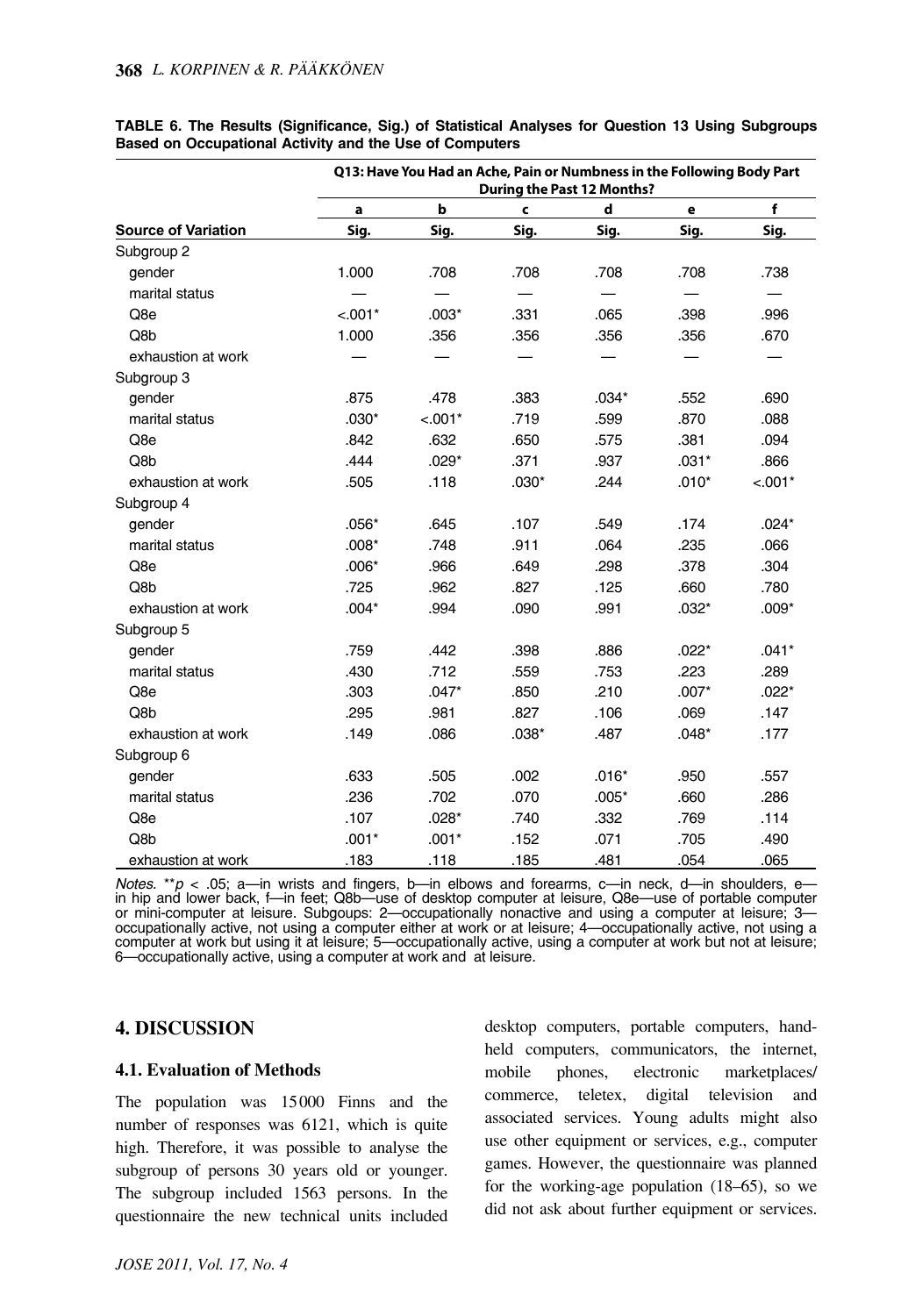In addition, one alternative of occupations was "home work and student". Therefore we could not analyse the student subgroup, because the alternative also included home work. This is a weakness in the questionnaire.

There were also different types of biases in the study. The questionnaire and questions can influence participants and only active persons returned the questionnaire. Moreover, opinions, especially young adults', can change quite quickly, as the technology develops. Participants do not understand symptoms in the same way and the questionnaire did not include all possible questions or symptoms. There can also be other factors which can influence the symptoms, e.g, stress of student life.

#### **4.2. Use of New Technical Equipment**

Over 90% of young adults used mobile phones daily at leisure and ~41.6% of all young adults used mobile phones daily at work. The use of desktop computers was higher at work than at leisure. For example, 31.8% of young women used a desktop computer daily at leisure, and 58.7% used it daily at work. In the men's group the daily use at work was 56.6% and at leisure 46.4%. At leisure men used desktop computers more than women, but at work the use was similar. The use of portable computers or minicomputers was not very popular in young adults. At work 14.9% of men used a portable computer or mini-computers daily; for women, the percentage was 4.8%. The percentage was quite small. It is possible that young adults used different extra functions of mobile phones and they did not need portable or mini-computers. In addition, our data was collected some years ago, so perhaps nowadays the use is higher. The situation is different if we analyse all alternatives of use, not only daily use. However, the use of portable computer or mini-computer is still quite small, because 67.9% of all answered *not at all* at leisure and 75.5% of all answered *not at all* at work.

#### **4.3. Evaluation of Physical Symptoms**

In the young adult's data, 53.3% of all persons had pain, numbness or aches in neck *pretty often* or more frequently, 32.2% had aches in hips and lower back, 22.1% in shoulders, 19.3% in feet, 13.4% in wrists or fingers and 5.1% in elbows or forearms. Young women had more pain, numbness or aches in neck (65.0%) than men (34.5%). Another Finnish study showed pain in neck/shoulder 48%, pain in arms and shoulders 32% and pain in wrists and fingers 19% [14]. In our data, the values are at the same level as in the other study. However, in this paper we used only young adults' (30 years old or younger) data.

In statistical analyses (one-way interaction) of all young adults' data, Q8e had an association with an ache, pain or numbness in wrists, fingers and feet. Q8b associated with an ache, pain or numbness in wrists, fingers, elbows or forearms. In addition, the gender, marital status and exhaustion at work had an association with an ache, pain or numbness in some parts of the body. In young women's data Q8b associated with physical symptoms in elbows, forearms, shoulders and hip and lower back, but Q8e had no assocation with women's physical symptoms. In young men's data the use of both portable and desktop computers associated with physical symptoms in neck, hip and lower back. In addition, the occupation and exhaustion at work had some association with physical symptoms.

Referring to Table 6, we found some associations between the use of portable computers, and some physical symptoms. In subgroups 4 and 6, in which the persons used computers at leisure, Q8e had an association with an ache, Q13a or Q13b. In addition, in subgroup 6 Q8b was associated with an ache, pain or numbness in wrists, fingers, elbows or forearms. Therefore, ergonomic conditions should be checked also at home, not only at work.

In subgroup 3 (occupational activity, not using computers) exhaustion at work was associated with Q13c, Q13e and Q13f. Therefore, in the future, it is also important to analyse psychological issues (at work and at leisure), if a young person has physical symptoms. In our data Q8e had a few more associations with questions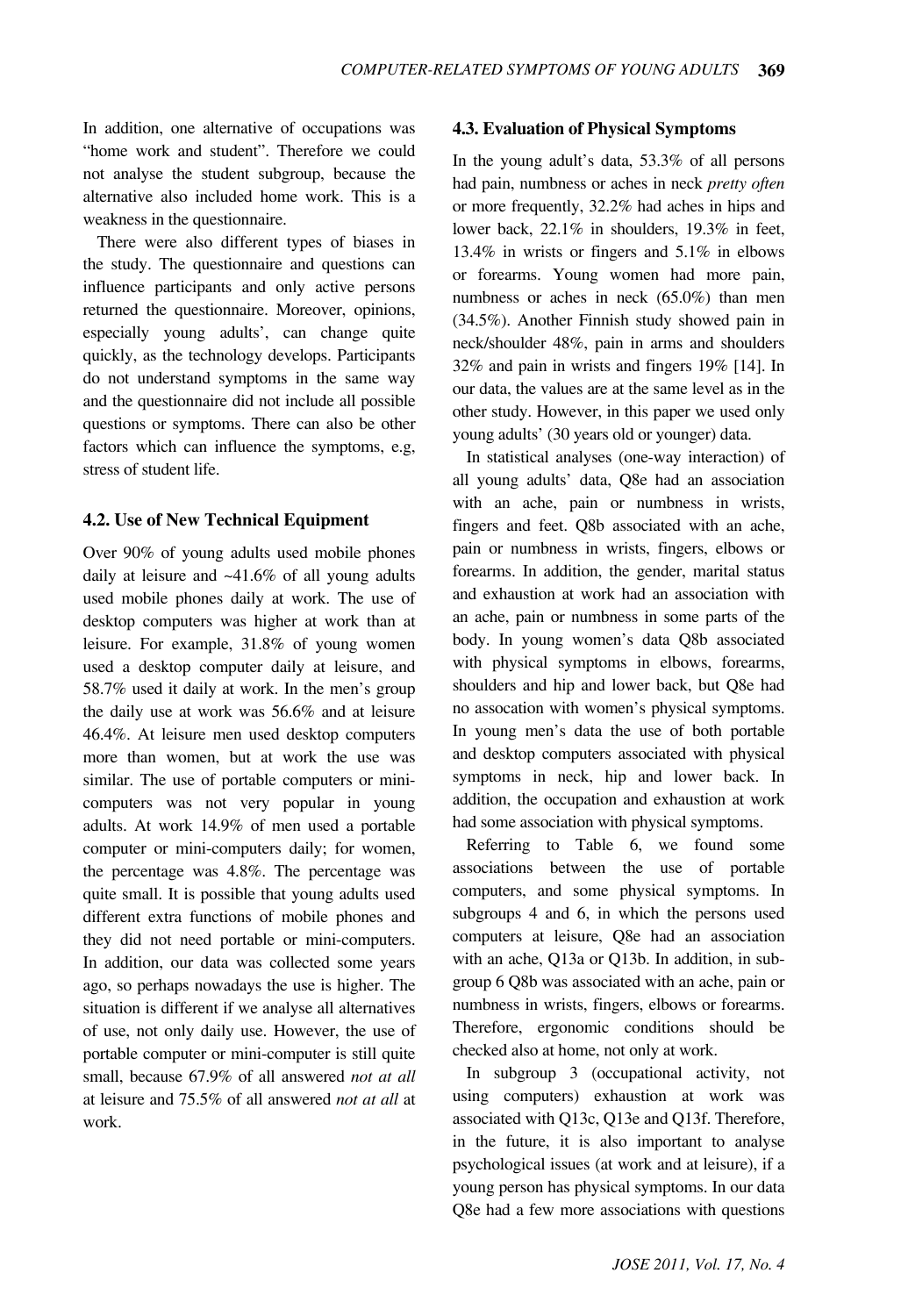on physical symptoms than Q8b. Perhaps we use portable computers more in places where the workplace is not as ergonomic as the place where we use desktop computers. So, it is important that users of laptops themselves take care that the workplace is ergonomic in different places.

Based on our data, the use of computers can be one reason for young adults' physical symptoms in different parts of the body. Women's symptoms are in somewhat different parts of the body than men's. However, the selection of the statistical model may have influenced the results, because if we used another mental symptom in the model, the associations could have been different. We cannot say exactly in which part of the body the physical symptoms generally are, but we found some associations between the use of computers and young adults' symptoms.

In addition, mental symptoms had quite often some associations with physical symptoms. In this paper, we presented models with exhaustion at work, because exhaustion at work was the most common mental symptom in the young adults' age group. In our earlier publication, we wrote that in all the data of our study the physical symptoms were associated with mental symptoms [20]. We can see the same in the young adult's age group. In the future, it is important to take into account that the ergonomic issues of computers and exhaustion at work can influence young adults' physical symptoms, or can be a risk factor for them getting physical symptoms.

# **5. CONCLUSION**

In conclusion, it can be stated that 65.0% of young Finnish women (30 years old or younger) had *pretty often* or more frequently experienced pain, numbness and aches in the neck, and 34.5% of young men had *pretty often* or more frequently the same symptoms. Based on statistical analyses of young women's and men's data the use of desktop computer at leisure quite often had an association with some physical symptoms. In young men's data the use of portable computers or mini-computers at leisure also associated with physical symptoms. The occupation and exhaustion at work also had in some cases associations with physical symptoms. In the future, it is essential to note ergonomics reasons when young persons experience pain, e.g., in the neck or in other parts of the body.

## **REFERENCES**

- 1. Ariens GA, van Mechelen W, Bongers PM, Bouter LM, G. van der Wal. Physical risk factors for neck pain. Scand J Work Environ Health. 2000;26:7–19.
- 2. Ekberg K, Björkqvist B, Malm P, Bjerre-Kiely B, Karlsson M, Axelsson O. Casecontrol study of risk factors for disease in the neck and shoulder area. Occup Environ Med. 1994;51:262–6.
- 3. Fredriksson K, Alfredsson L, Köster M, Bildt Thorbjörnsson CB, Toomingas A, Torgén M, et al. Risk factors for neck and upper limb disorders: results from a 24 years of follow-up. Occup Environ Med. 1999;56:59–66.
- 4. Fredriksson K, Alfredsson L, Thorbjörnsson C, Punnett L, Toomingas A, Torgén M, et al. Risk factors for neck and shoulder disorders: A nested case-control study covering a 24-year period. Am J Ind Med. 2000;38:516–28.
- 5. Fredriksson K, Bildt C, Toomingas A, Alfredsson L. Occupational chronic neck and shoulder pain: study conducted in Sweden. Occup Ergon. 2005;5:79–88.
- 6. Josephson M, Lagerström M, Hagberg M, Hjelm EW. Musculoskeletal symptoms and job strain among nursing personnel: a study over a three-year period. Occup Environ Med. 1997:54:681-5.
- 7. Kilbom Å, Repetitive work of the upper extremity II. The scientific basis (knowledge base) for the guide. Int J Ind Ergon. 1994;14:59–86.
- 8. Ohlsson K, Attewell RG, Pålsson BA, Karlsson B, Balogh I, Johnsson B, et al. Neck and upper limb disorders in females with repetitive industrial work. Am J Ind Med. 1995;27:731–47.
- 9. Punnett L, Fine LJ, Keyserling WM, Herrin GD, Chaffin DB. Shoulder disorders and postural stress in automobile assembly